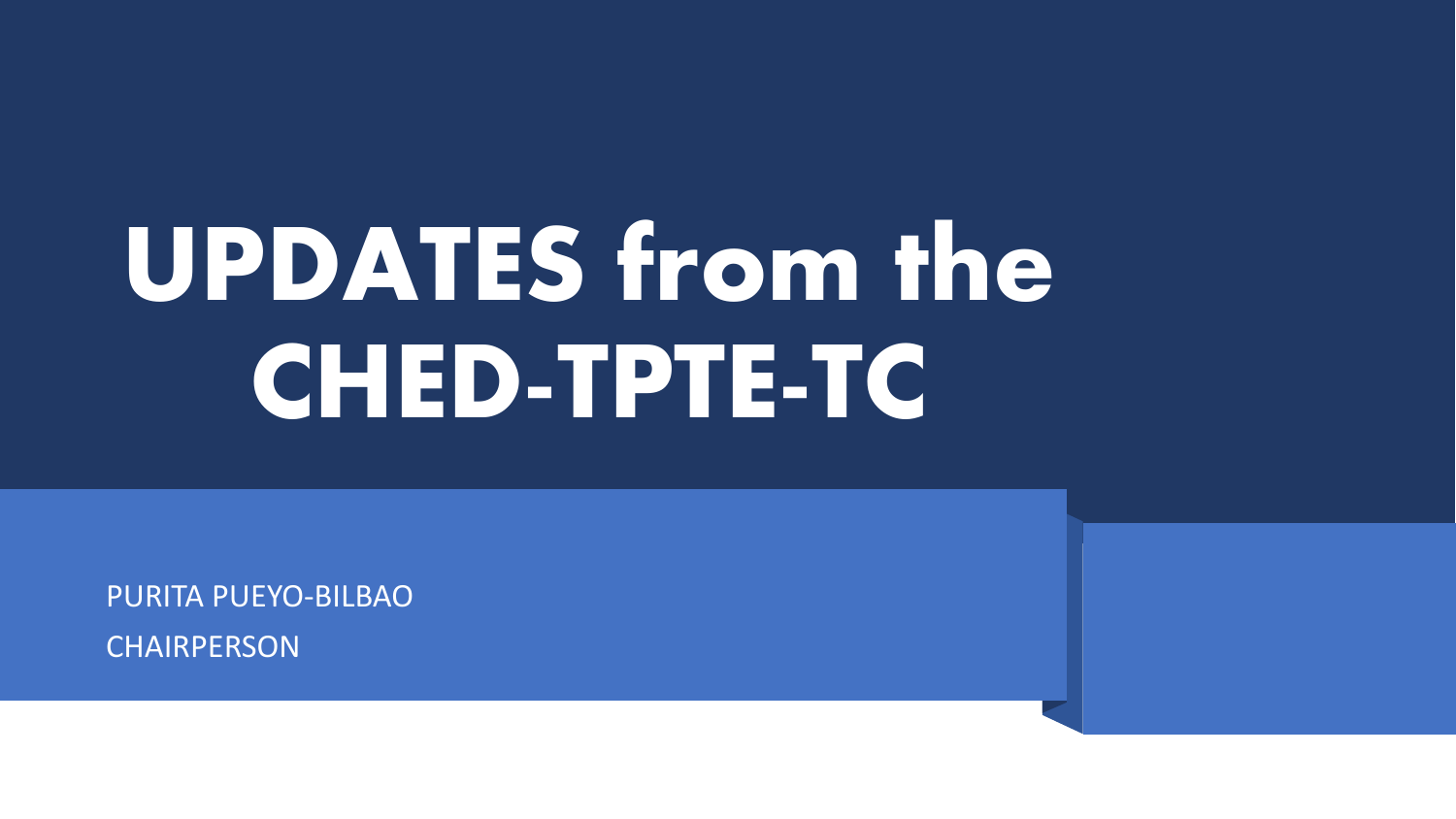## **TALKING POINTS**



**IMPLEMENTATION OF THE NEW TEACHER EDUCATION CURRICULUM- THE TODDLER**

**JOINT CHED-DEPED MEMORANDUM ON DEPLOYMENT** 

**CMO 15, S. 2019 POLICIES, STANDARDS, AND GUIDELINES FOR GRADUATE PROGRAMS**

**CM0 04, S. 2019 GUIDELINES ON THE IMPLEMENTATION OF FLEXIBLE LEARNING.**



**WAYS FORWARD FOR THE CHED-TPTE-TC**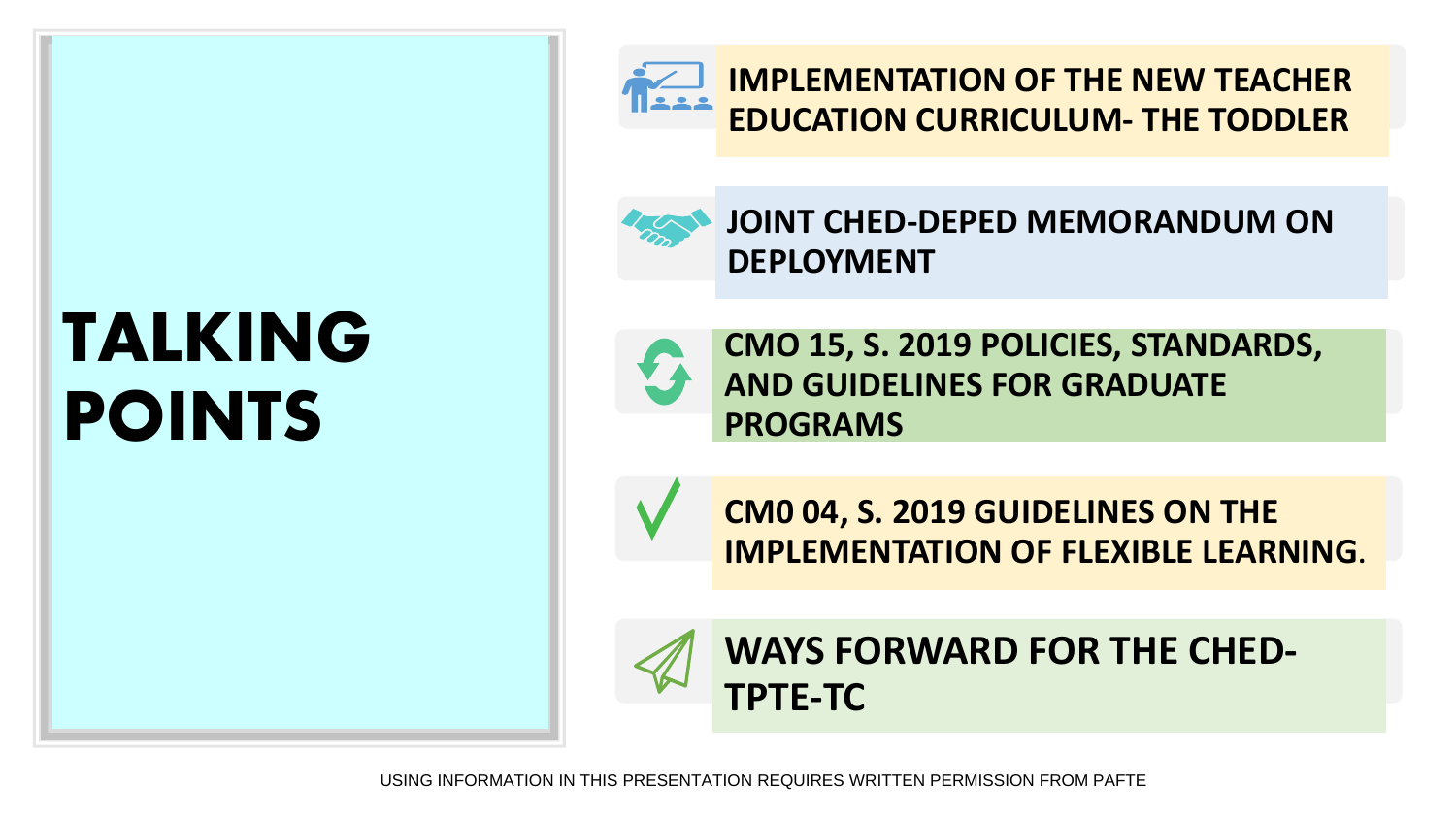## IMPLEMENTATION OF THE 2017 TEACHER EDUCATION CURRICULUM

### **BUMPS AND FALLS OF A "TODDLER"**

USING INFORMATION IN THIS PRESENTATION REQUIRES WRITTEN PERMISSION FROM PAFTE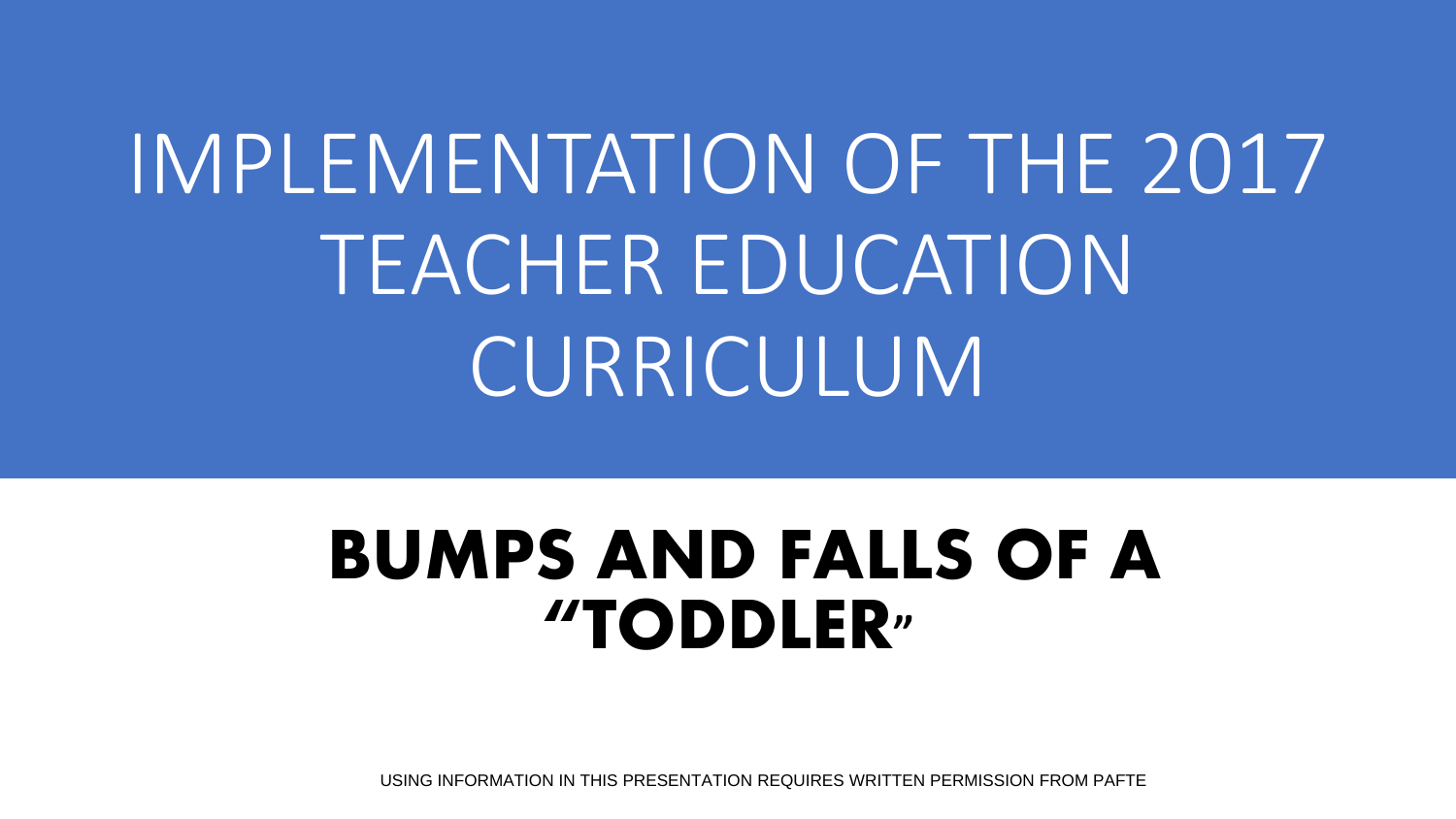### Three Years Old (TODDLER) Implementation

- **BUMPS and FALL LIKE A TODDLER (3 YRS) DUE TO:**
- ❖ **NEW DEGREES (BSNEd, BECED, BCAEd, BPE, BTVE, BTLE)**
- ❖ **EXPERIENTIAL LEARNING COURSES**
- ❖ **SYLLABI (REVIEW TO INCLUDE ONLY ESSENTIALS)**
- ❖ **INSTRUCTIONAL MATERIALS (APPROPRIATE IN THE TIMES OF PANDEMIC)**

#### **POSITIVE OUTLOOK**

- ❖ **EXCELLENT PERFORMANCE IN THE LICENSURE EXAM IN 2022**
- ❖ **MORE JOB OPPORTUNITIES FOR THOSE WHO HAVE MULTIPLE SKILLS DURING THE TIMES OF PANDEMIC AND BEYOND.**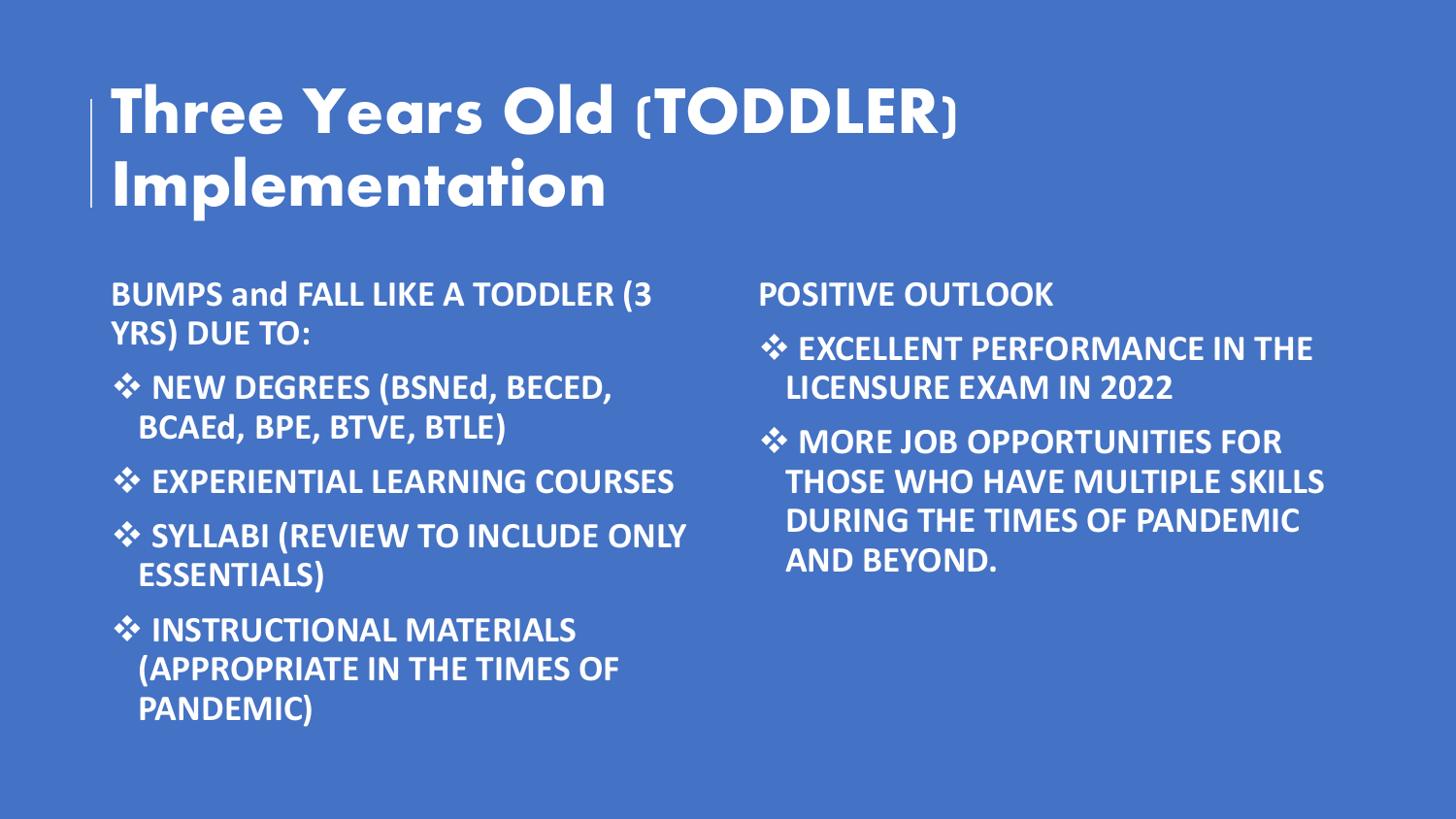**JOINT CHED-DEPED MEMORANDUM ON DEPLOYMENT for PRE-SERVICE TEACHERS for FIELD STUDIES and TEACHING INTERNSHIP** 

➢ **FS 1: OBSERVATIONS OF TEACHING AND LEARNING IN ACTUAL SCHOOL ENVIRONMENT**

➢ **FS 2: PARTICIPATION AND TEACHING ASSISTANTSHIP**

➢ **TEACHING INTERNSHIP: FULLTIME TEACHING INTERNSHIP IN BASIC EDUCATION SCHOOLS**

USING INFORMATION IN THIS PRESENTATION REQUIRES WRITTEN PERMISSION FROM PAFTE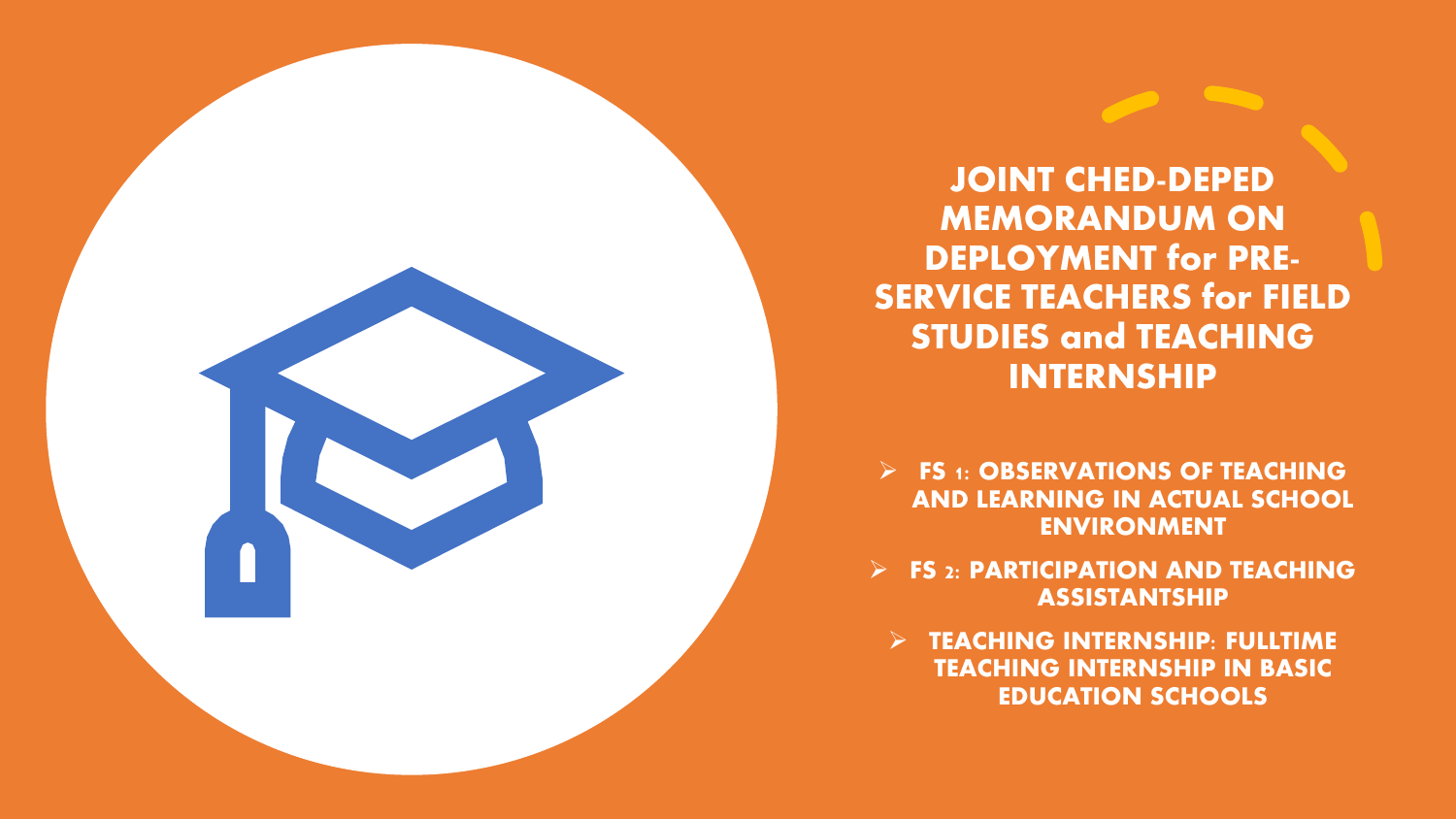For curricular concerns: Dr. Cherrie Melanie Ancheta-Diego Director IV, OPSD

opsd2019@ched. gov.ph

- **Dr. Purita P. Bilbao-TPTE Co-chairperson**
- **Dr. Edizon Fermin – TPTE Co-chairperson**
- **Dr. Mel Oracion-TC for BEEd & BSEd**
- **Dr. Fely Pado-TC for BECED**
- **Dr. Marie Therese Bustos-TC for BSNEd**
- **Dr. Brenda Corpuz- TC for BTVED, BTLE**
- **Dr. Larry Gabao- TC for BPEd**
- **Dr. Fraz Abaya- TC for BCAEd**
- **Dr. Runvi Manguera-DepEd -TEC**
- **Dr. Paz Lucido- PRC**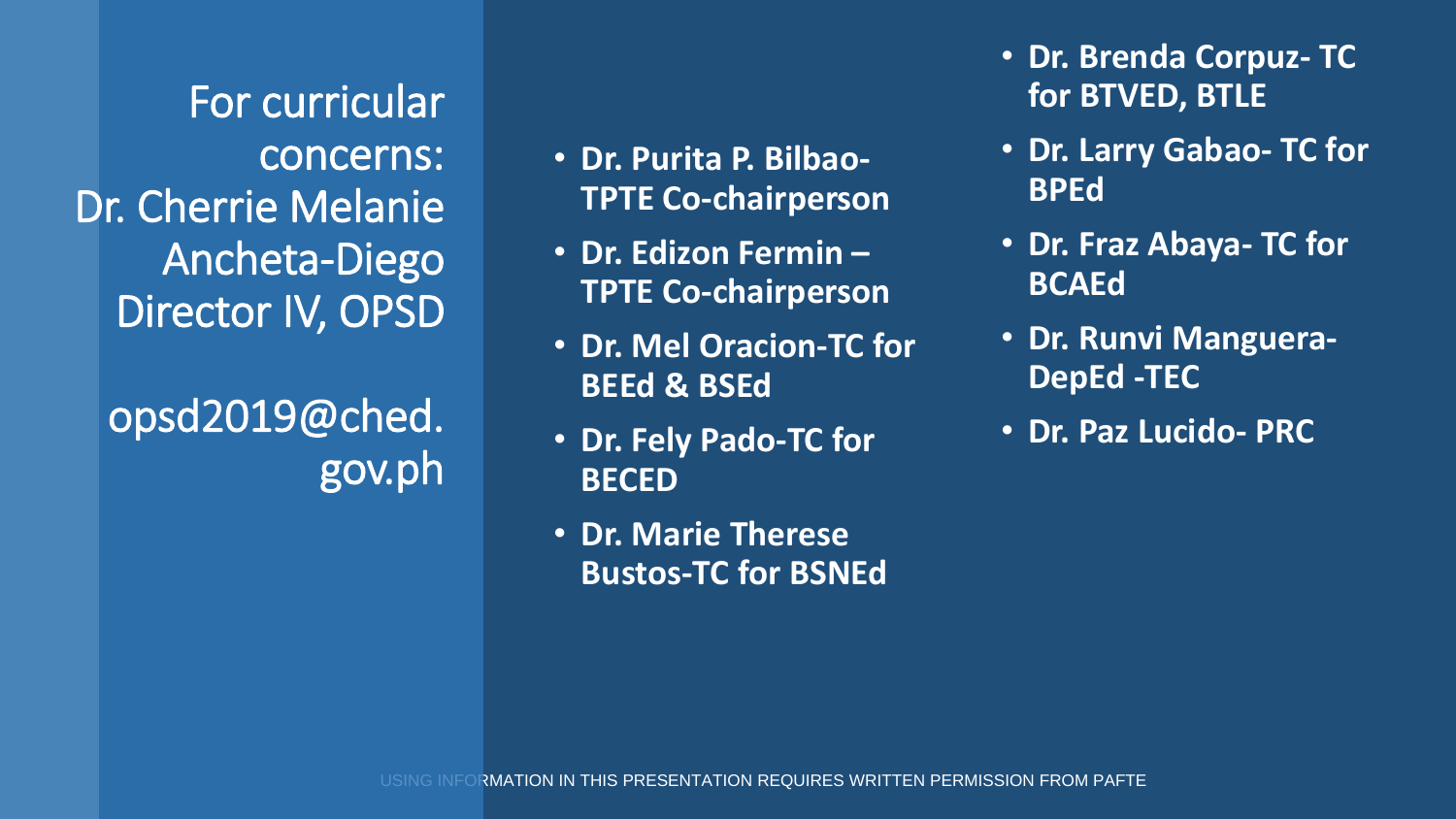### **CMO 15, s. 2019 Policies, Standards, Guidelines for Graduate Programs**

- **Cutting edge integrative and interrogative teaching and learning contents and methods.**
- **Higher competencies in knowledge production (Research), knowledge sharing and exchange (Teaching) and knowledge application and utilization.**

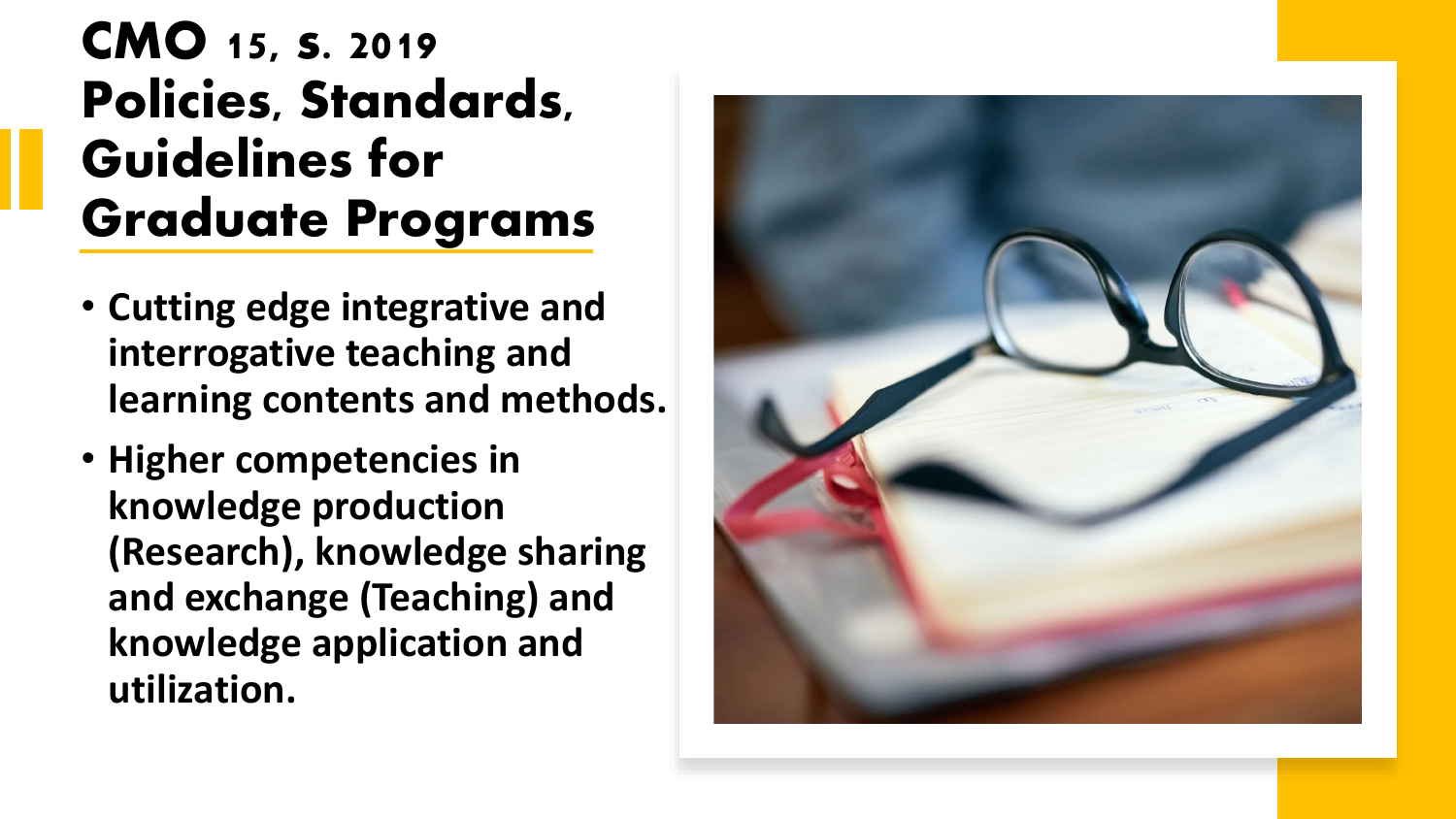## For Teacher Education Graduate Programs

**Produce advanced competencies that can spur and sustain**

- **A. Leadership and Innovation**
- **B. Creative and Effective Learning and Teaching**
- **C. Articulation of Filipino Culture and Arts**
- **D. Nationalism**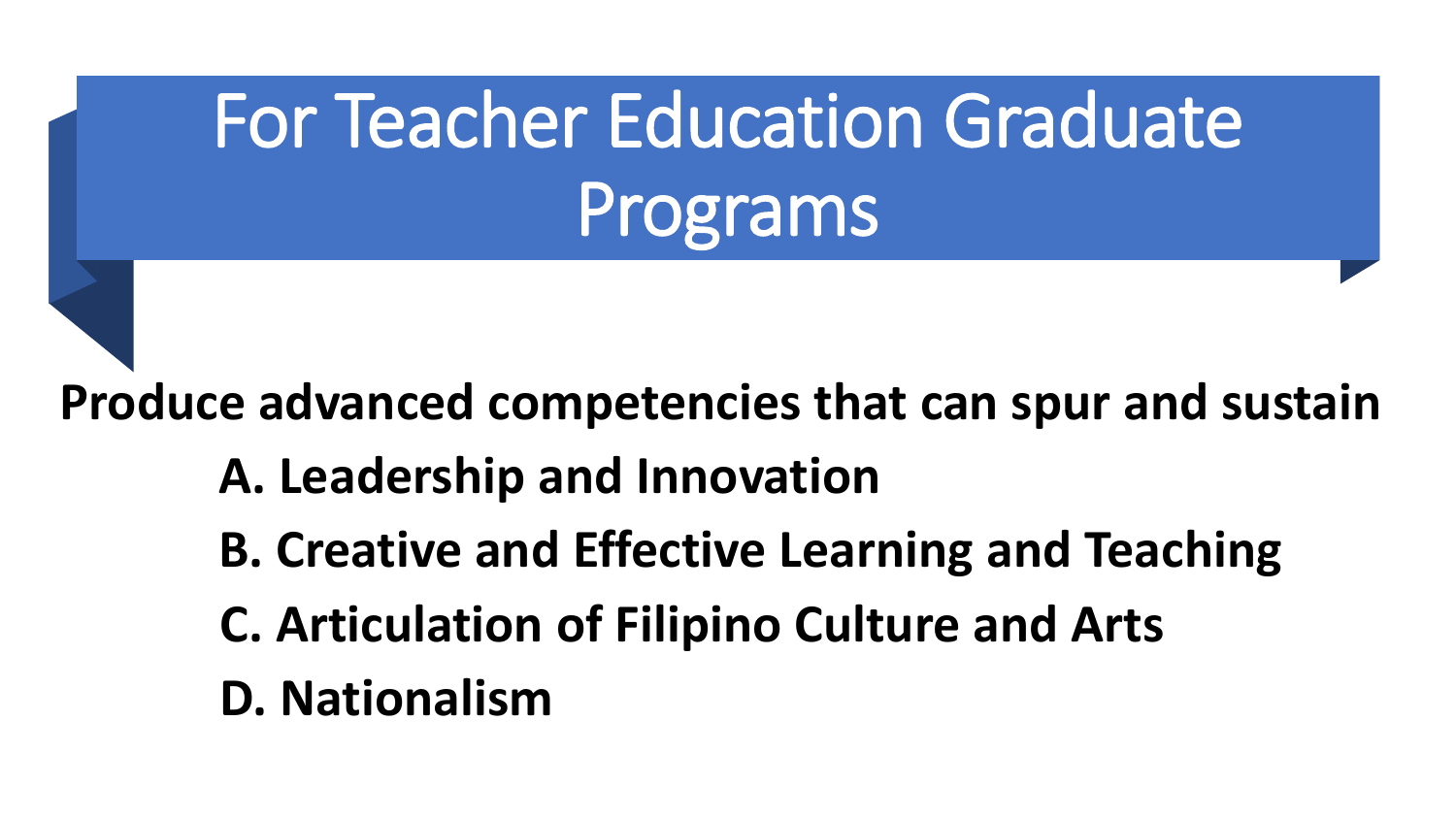### Master's Graduate Programs



**Master of Science (MSc) Ex. MSc Biology, MSc Math**



**Master of Arts (MA) Ex. MA English, MA Literature**



**Professional Master's**

**Ex. Master's in School Management, Master's in Teaching**

USING INFORMATION IN THIS PRESENTATION REQUIRES WR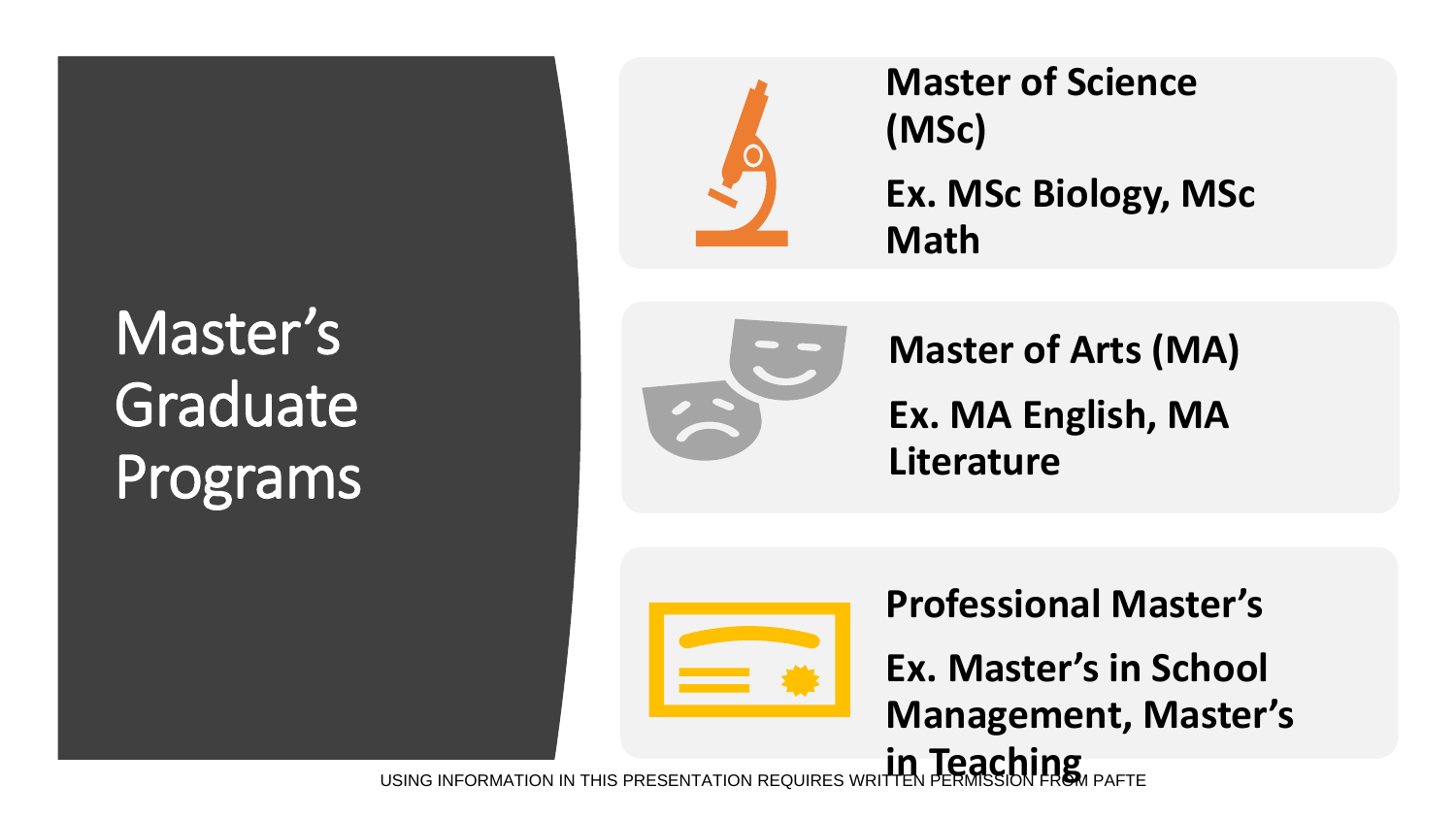**Doctorate** Graduate Program **Tracks** 

Doctoral Program Tracks •Doctor of Philosophy (PhD)-(heavy on Research) 1. PhD Research Track 2. PhD Academic Track • Professional Doctoral Degree

USING INFORMATION IN THIS PRESENTATION IN THIS PRESENTATION IN THE REQUIRES WRITEN PERMISSION REQUIRES WRITEN P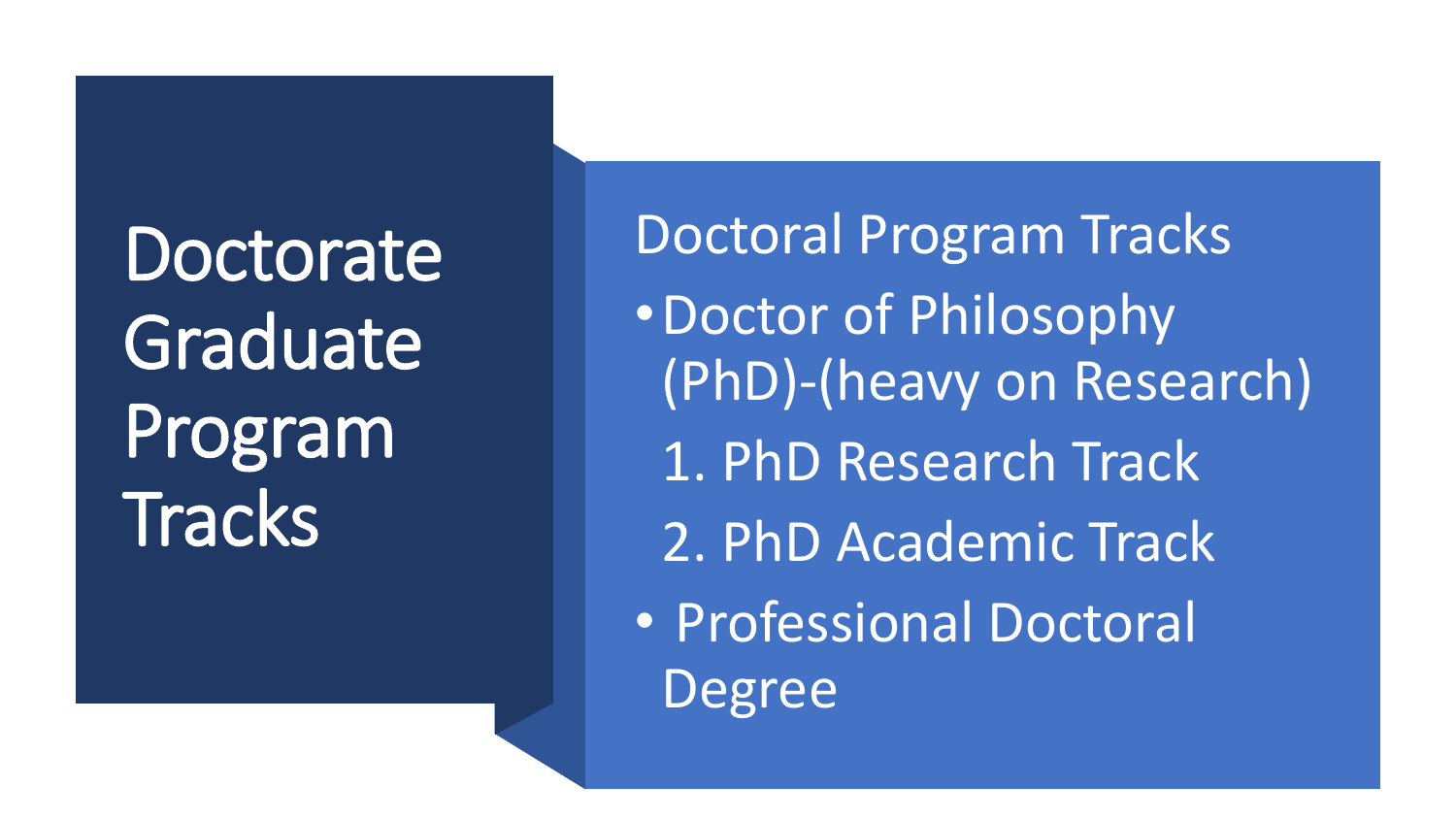## **PROBABLE DEGREE TITLES (EXAMPLES)**

#### **PhD by RESEARCH**

- **PhD in SCIENCE EDUCATION**
- **PhD in EDUCATIONAL POLICY STUDIES**
- **PhD in INTERNATIONAL STUDIES**

#### **PhD ACADEMIC TRACK**

- **PhD in INSTRUCTIONAL DESIGN**
- **PhD in PROGRAM EVALUATION and ASSESSMENT**

#### **PROFESSIONAL DOCTORATE**

- **DOCTOR of SCHOOL MANAGEMENT**
- **DOCTOR of PEDAGOGY**
- **DOCTOR of EDUCATION**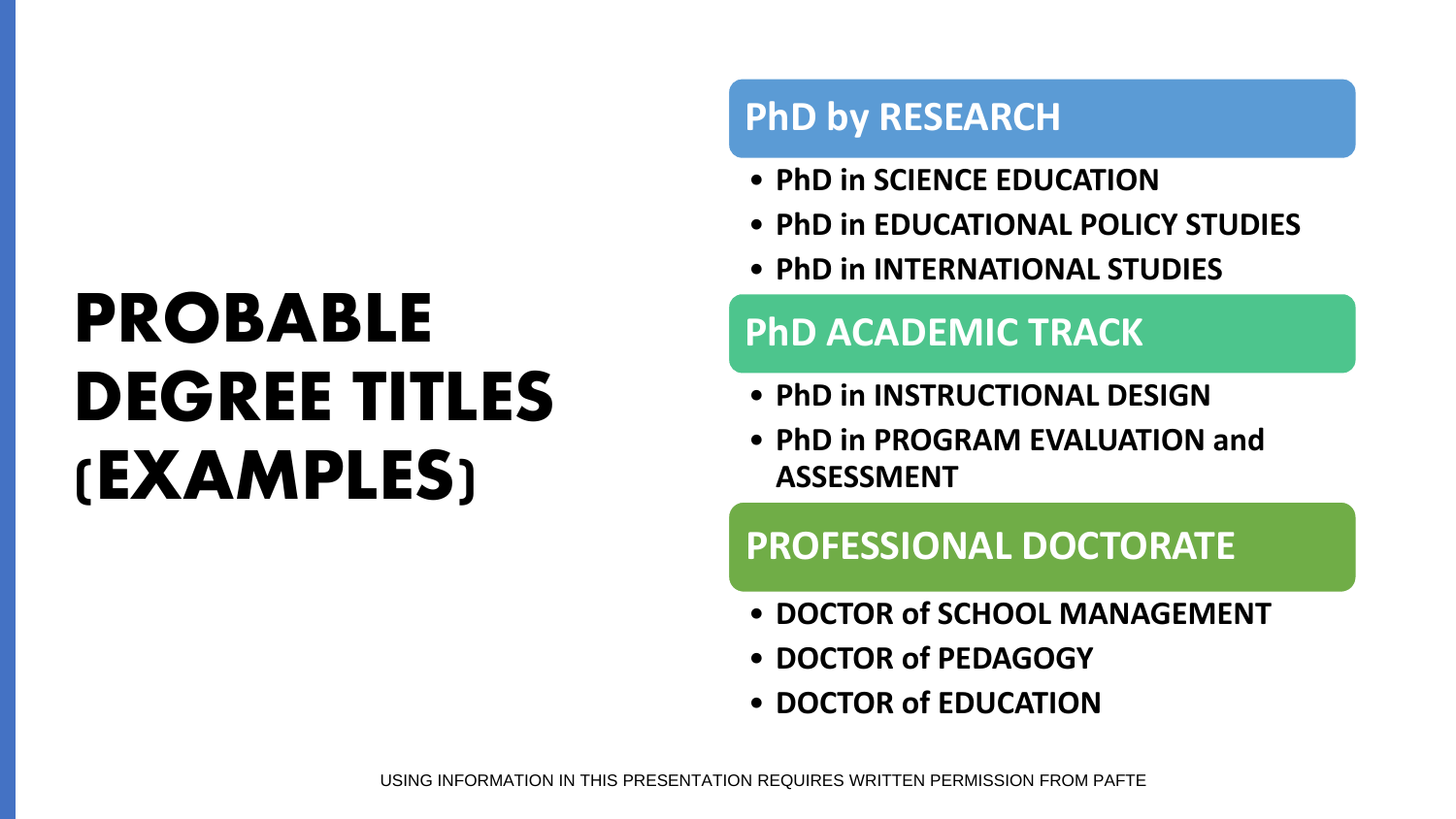

### CMO NO.04 S. OF 2020 GUIDELINES ON THE IMPLEMENTATION OF FLEXIBLE LEARNING

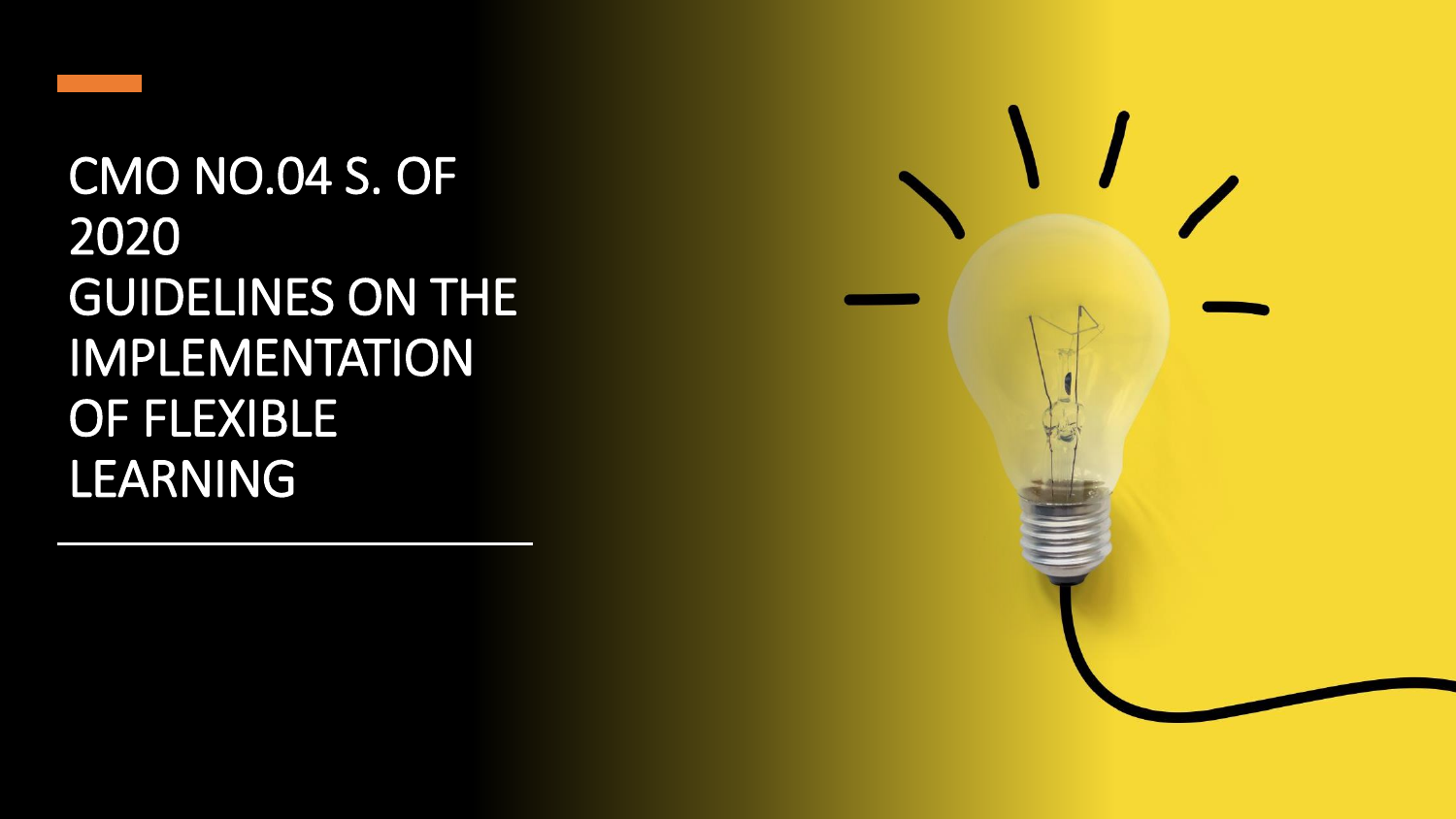VARIOUS MODES IN FLEXIBLE LEARNING AND TEACHING

## OFF-LINE

## BLENDED

ON-LINE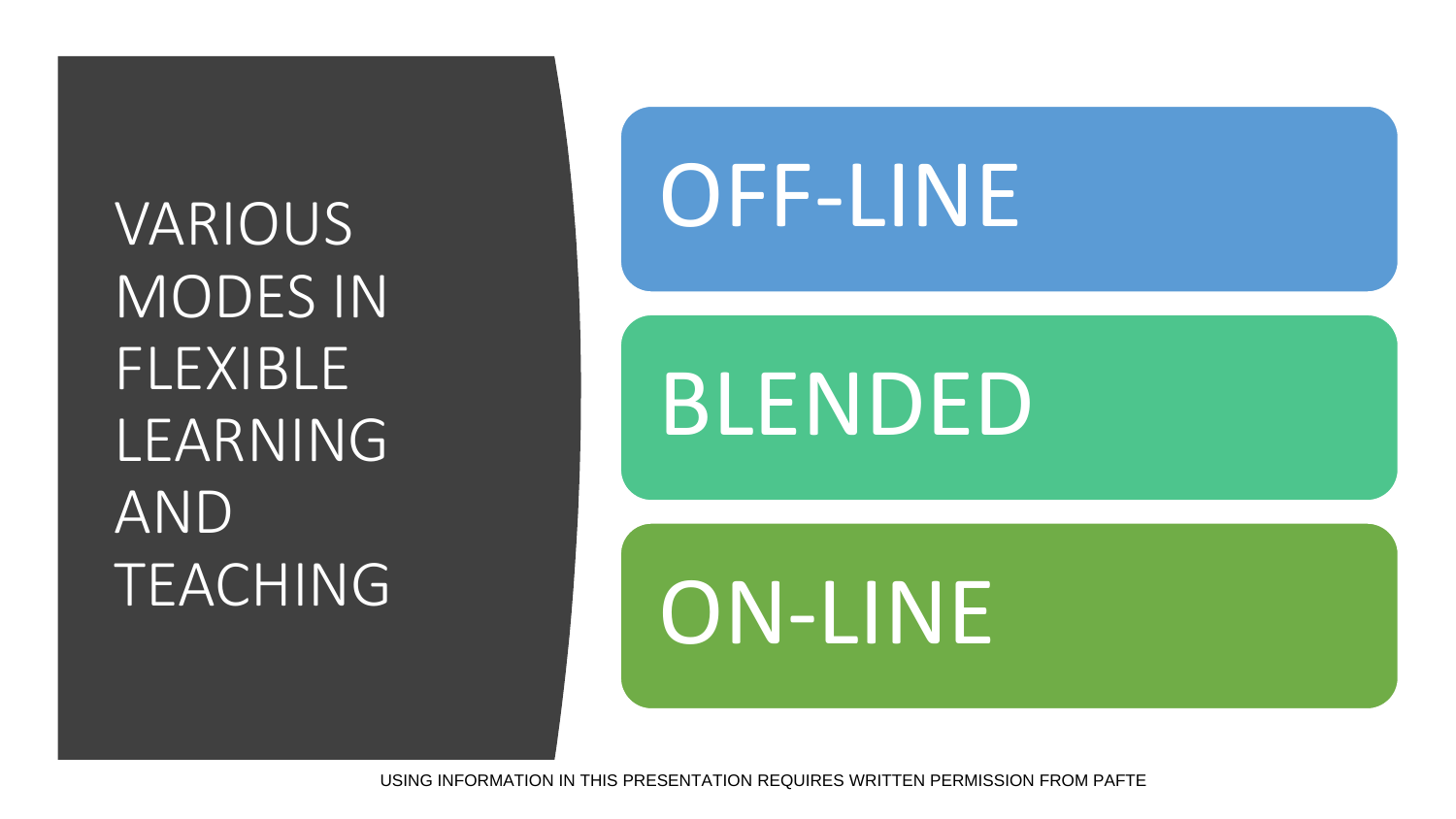#### **MAXIMIZE THE USE OF TECHNOLOGY**

#### LOW LEVEL-POOR OR NO INTERNET (SELF-INSTRUCTIONAL MODULES)

#### **MEDIUM LEVEL-INTERMITTENT (MIX OFF-LINE, ON-LINE)**

### HIGH LEVEL- FAST (ON-LINE OR BLENDED LEARNING TECHNOLOGY)

**RESENTATION REQUIRES WRITTEN PERMISSION FROM PAFTE**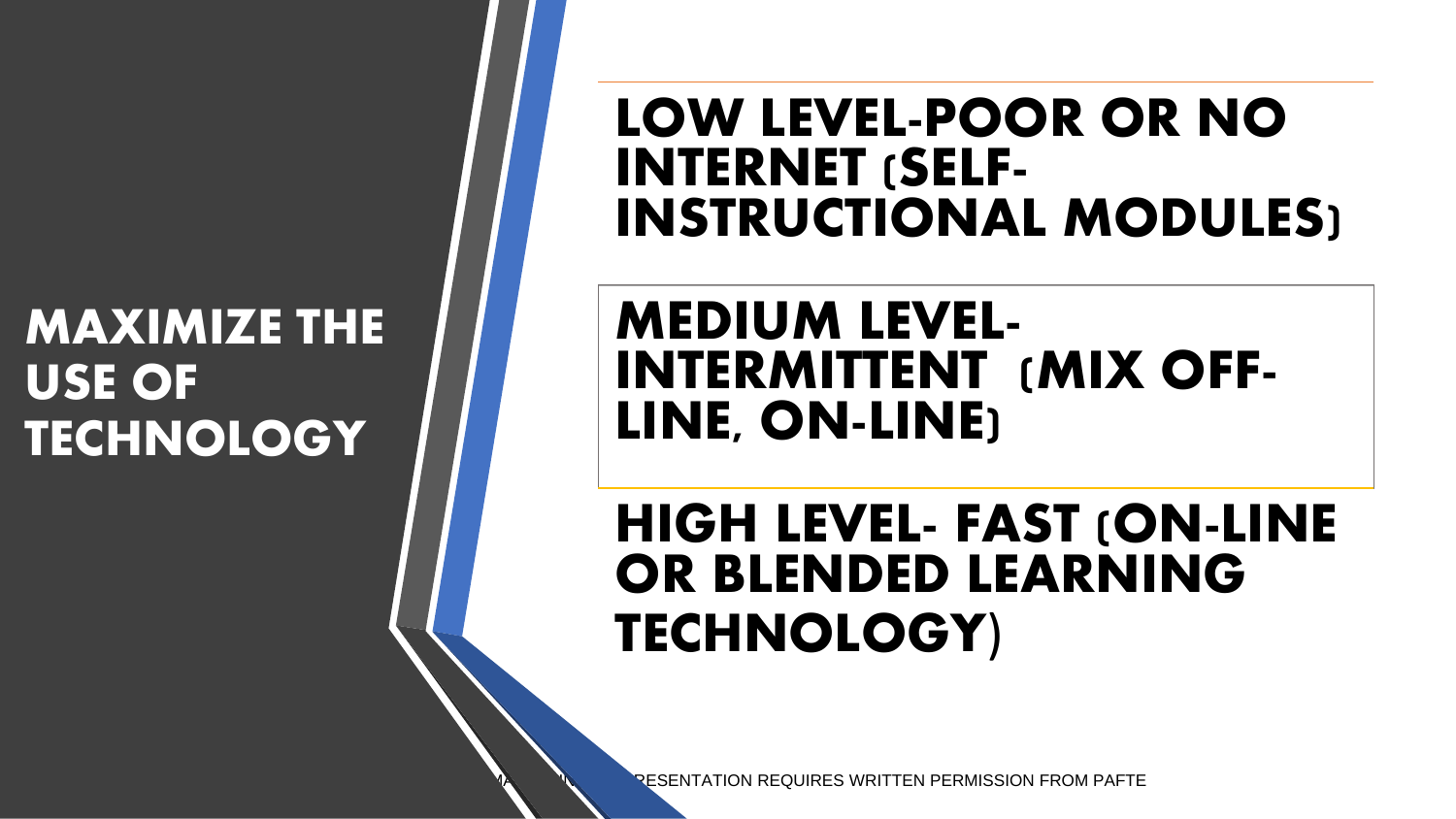## CHED-TPTE-TC WAY FORWARD

USING INFORMATION IN THIS PRESENTATION REQUIRES WRITTEN PERMISSION FROM PAFTE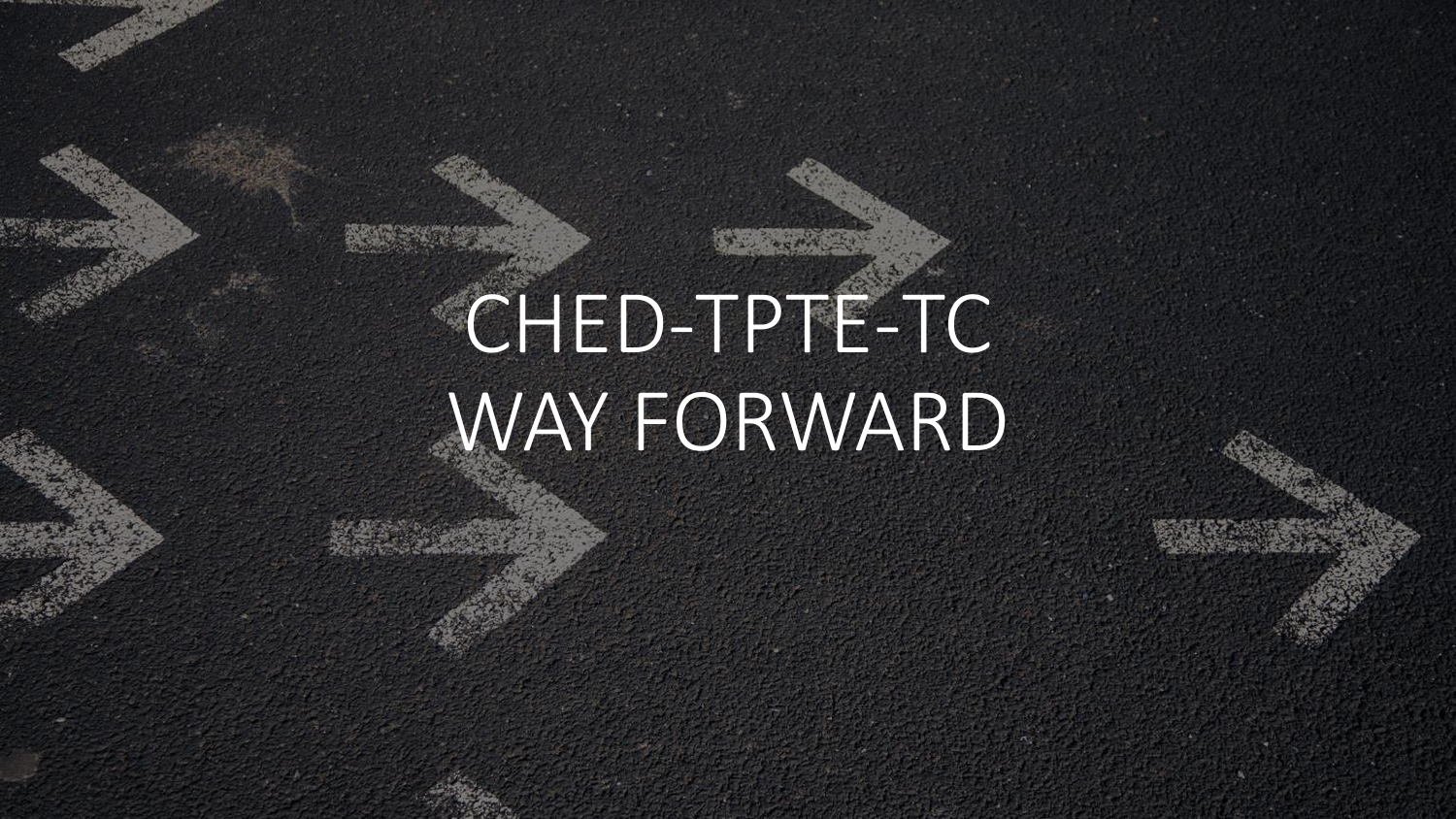### TPTE-TC WAY TO GO FORWARD

• **SERIES OF WEBINARS SPONSORED BY CHED OPSD & TPTE-TC ON ALL DEGREE PROGRAMS and TEACHING of FIELD STUDIES and STUDENT INTERNSHIP (STUDENT TEACHING)**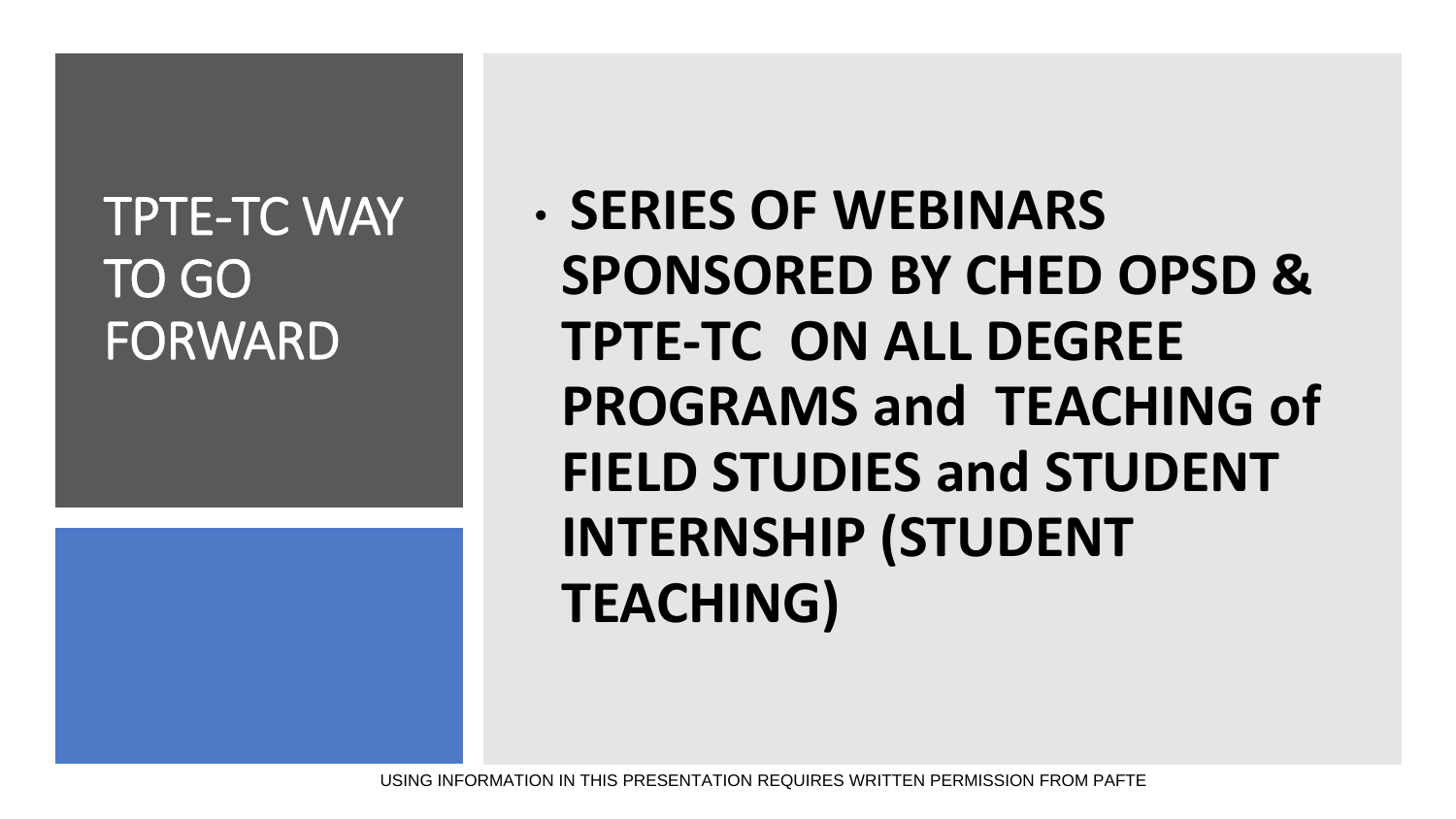### **TPTE-TC WAY TO GO FORWARD**

- CONSTANT COLLABORATION WITH AND AMONG AGENCIES, ORGANIZATIONS AND INSTITUTIONS
- 1. PHILIPPINE ASSOCIATIONFOR TEACHERS AND EDUCATORS (PAFTE)
- 2. STATE UNIVERSITIES AND COLLEGES TEACHER EDUCATORS ASSOCIATION (SUCTEA)
- 3. SEAMEO SECRETARIAT SEA-TEACHER **NETWORK**
- 4. PHILIPPINE BUSINESS FOR EDUCATION (PBEd)
- 5. TEACHER EDUCATION COEs and CODs
- 6. OTHER ORGANIZATIONS, NGO, LOCAL and FOREIGN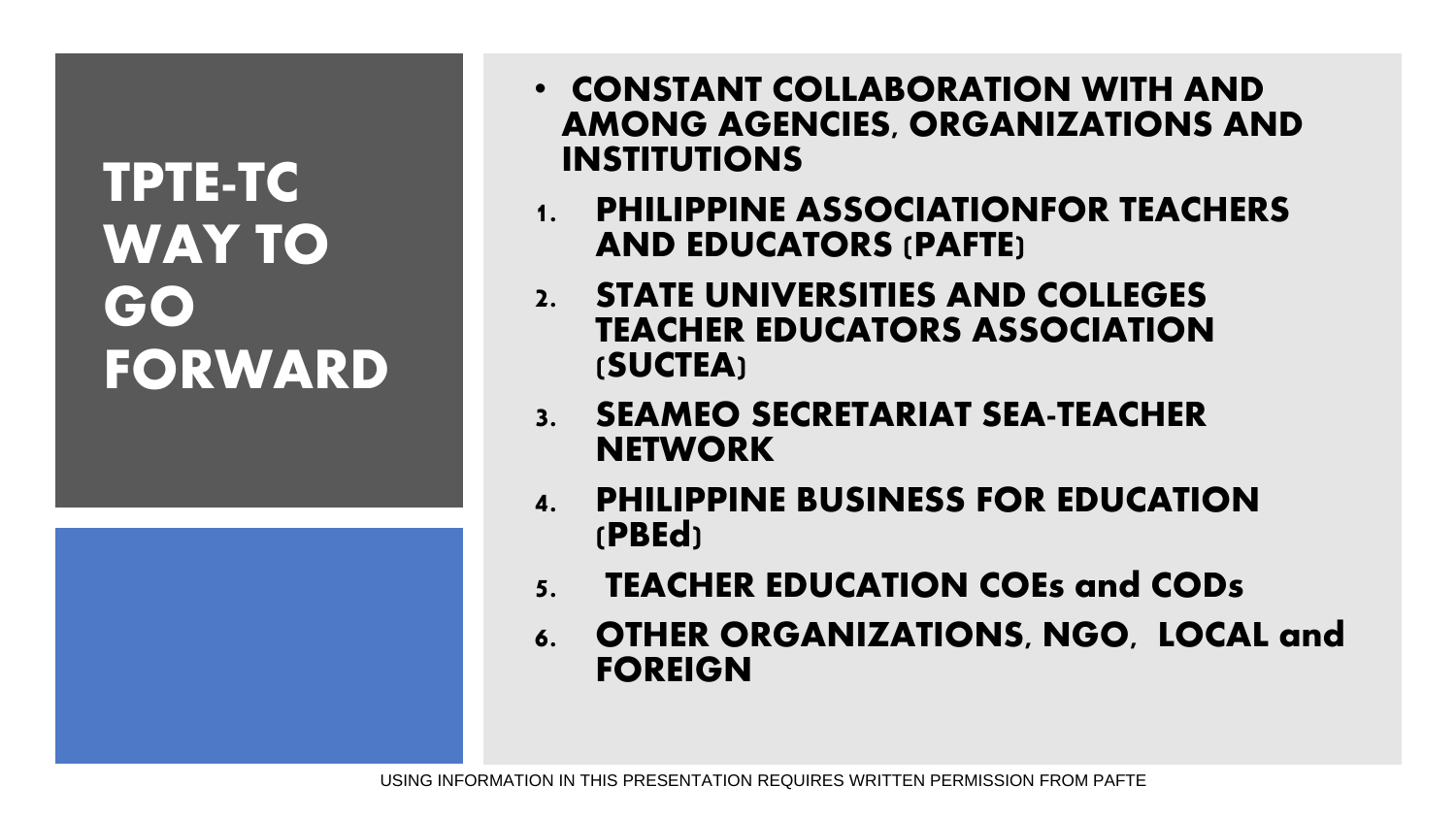# TPTE-TC WAY TO GO FORWARD

#### **SUPPORT FOR ALTERNATIVE LEARNING SYSTEM BILL FOR LIFELONG LEARNING**

USING INFORMATION IN THIS PRESENTATION REQUIRES WRITTEN PERMISSION FROM PAFTE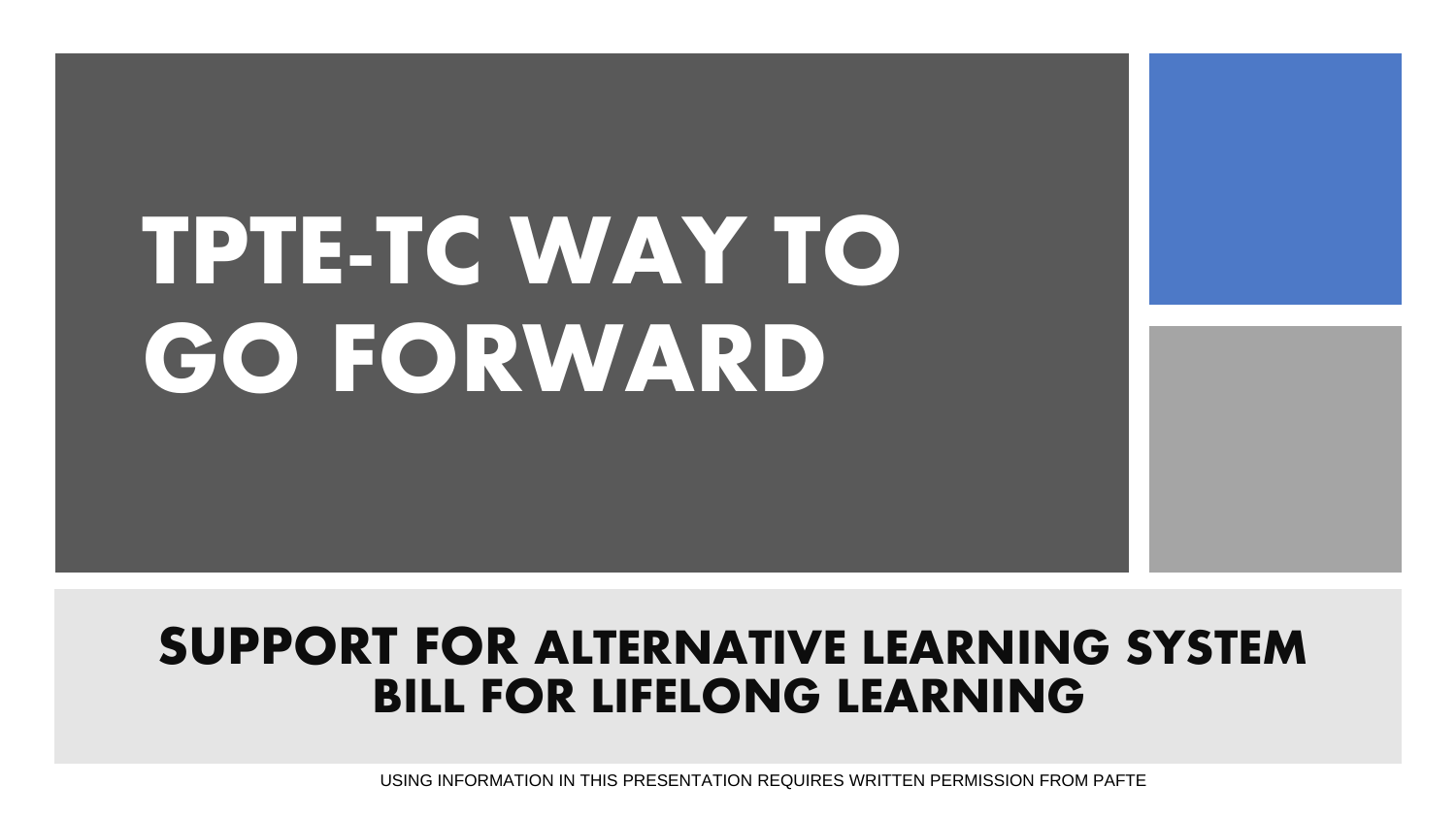

*THE FUTURE HAS ARRIVED, WE HAVE TO MAKE SURE THAT WE HAVE A PLACE IN IT*

**FRESENTATION REQUIRES WRITTEN PERMISSION FROM PAFTE**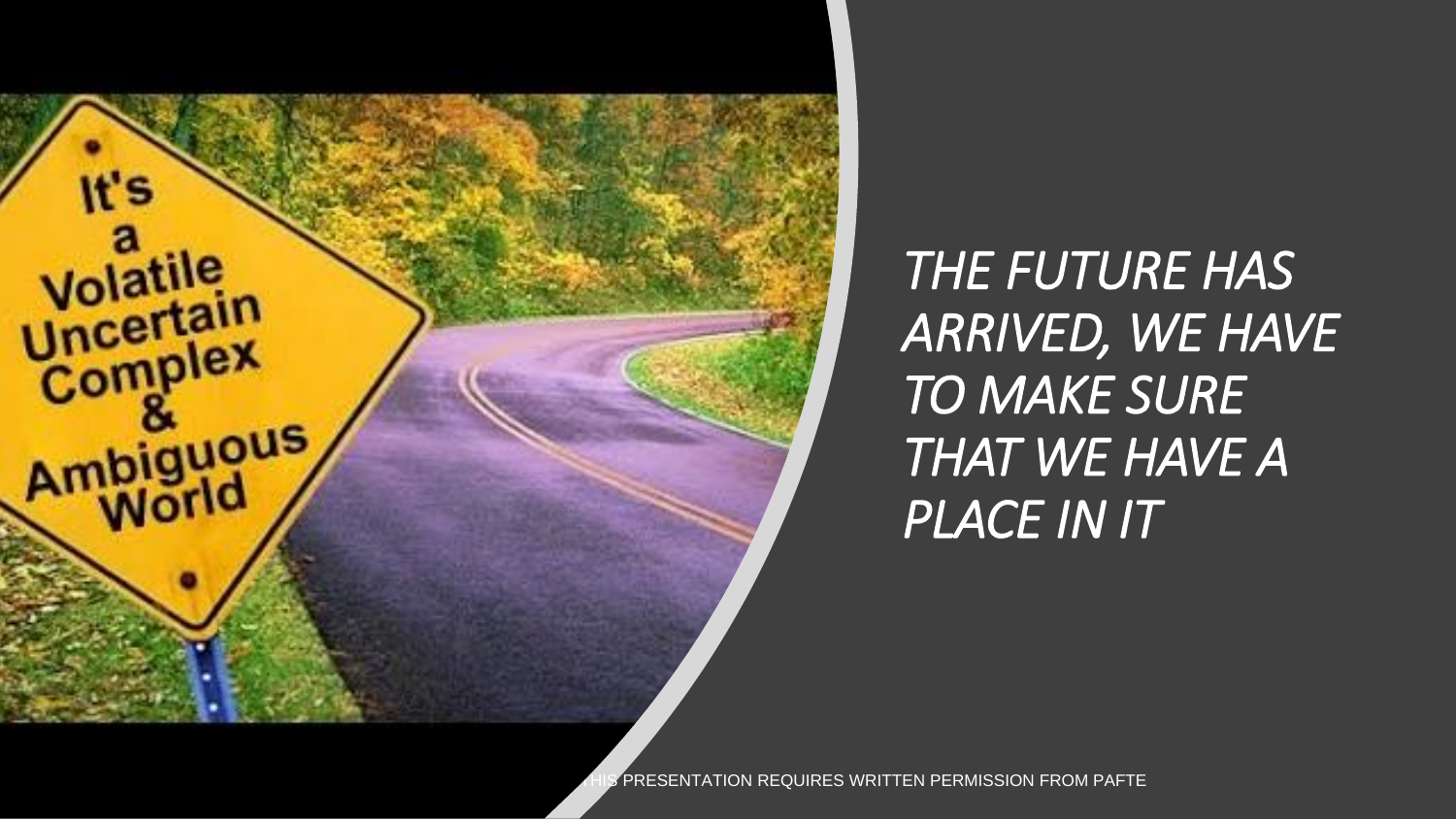### Lastly . . .

**The pandemic has created the largest disruption of our education system. There is no going back to the pre-covid days. The world we knew before is gone. Let us remain calm, resilient, agile and compassionate.** 

**We need to shift our frames of mind. The Covid will long stay with us. We can either HAMMER it or DANCE with it, we can live with it as part of our FUTURE. And the FUTURE is NOW.**